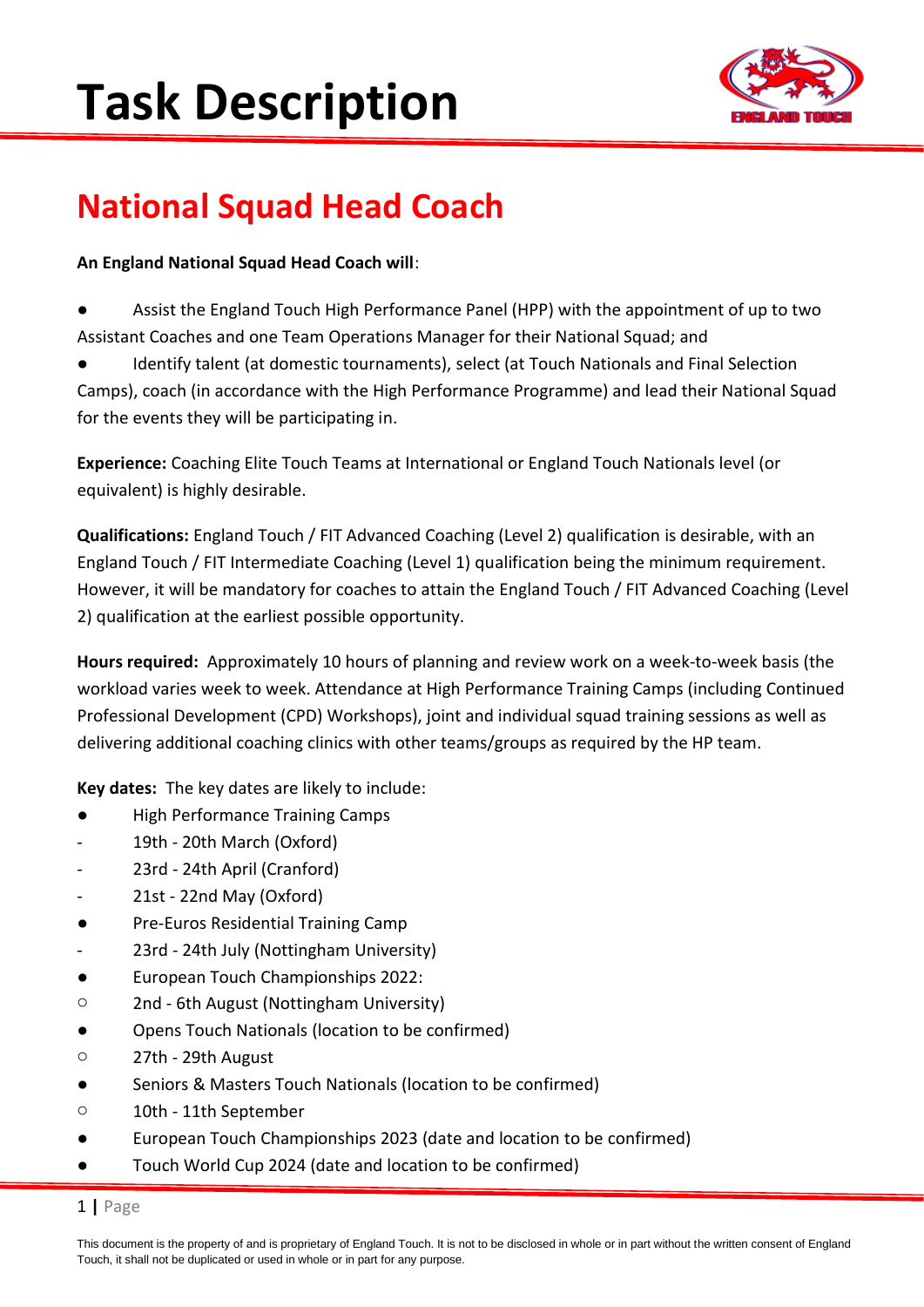

**Reports to:** The Head Coach of Team England, the Head of Elite Coaching and, ultimately, the High Performance Director.

**Team:** High Performance Coaching Team.

**Locations:** Work from home; working away from home for both squad training and tournaments.

**Contract type:** Appointment by HPP consisting of Ben Powell (High Performance Director), Sammie Phillips (Head of Elite Coaching), Tom Elliott (High Performance Manager) and Peter Bell (Head Coach of Team England).

**Salary:** Part of the #OneEngland Rewards & Recognition Scheme. Essentially, this is a voluntary role with expenses payable (if applicable and agreed in advance by the High Performance Team). In addition, there is a training and touring apparel allowance plus training kit and equipment also provided. Questions relating to expenses for individual campaigns should be directed to Pippa Bourke (Head of Elite Operations - [hplogistics@englandtouch.org.uk\)](mailto:hplogistics@englandtouch.org.uk).

This document is the property of and is proprietary of England Touch. It is not to be disclosed in whole or in part without the written consent of England Touch, it shall not be duplicated or used in whole or in part for any purpose.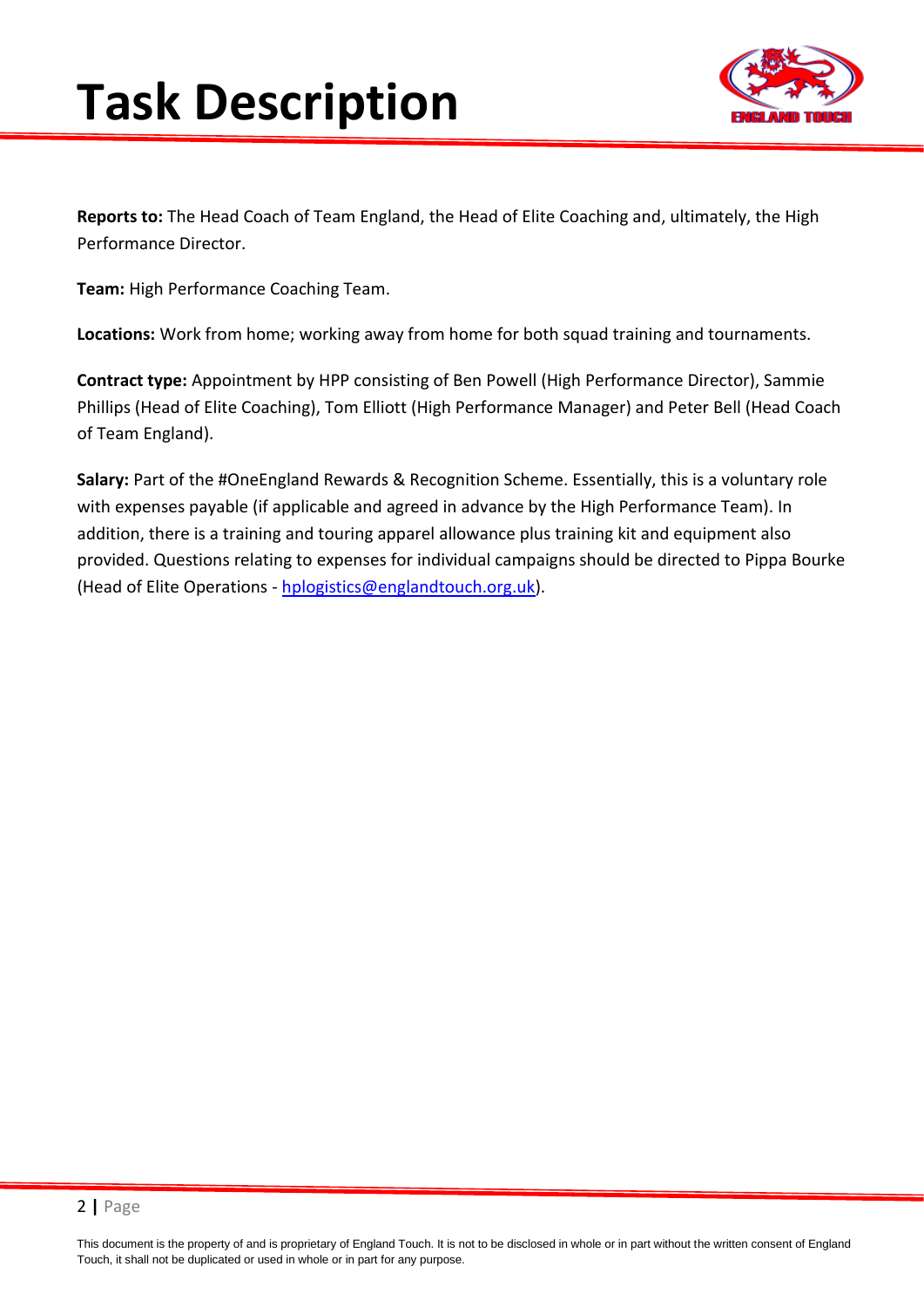

#### **Skills and Qualities:**

| <b>Person specification</b>                                                                                                                                                                                               | E            | D |
|---------------------------------------------------------------------------------------------------------------------------------------------------------------------------------------------------------------------------|--------------|---|
| The ability to promote, support and adhere to the professional culture within England<br>Touch and the England Touch High Performance Programme.                                                                          | X            |   |
| The ability to work closely and professionally with High Performance personnel and<br>coaches/managers and support staff.                                                                                                 | X            |   |
| To produce reports, athlete assessment forms, ongoing feedback and respond to<br>information requests in a timely manner.                                                                                                 | $\mathsf{X}$ |   |
| The ability to create a vision and strategy (in particular detailed game plan including an<br>explanation of playing roles).                                                                                              | X            |   |
| To create coaching content for elite athletes (in line with the requirements of the game<br>plan) and to deliver this coaching content to your athletes in a team environment and<br>explain their role in the game plan. | $\mathsf{X}$ |   |
| To regularly assess and evaluate your athletes and provide ongoing feedback both during<br>and after training sessions in person and in writing.                                                                          | X            |   |
| To demonstrate strong technical and tactical knowledge and understanding of Touch.                                                                                                                                        | $\mathsf{X}$ |   |
| Knowledge of the trends of the game and in particular England Touch's key opposition.                                                                                                                                     |              | X |
| Commitment to coach development and the potential to progress through England<br>Touch's Elite Coaching Pathway, including delivering coaching workshops and mentoring<br>other coaches in the the pathway.               | $\mathsf{X}$ |   |
| Strong organisational skills with excellent attention to detail.                                                                                                                                                          | X            |   |
| The ability to cope with stress and maintain a positive approach to your coaching.                                                                                                                                        | $\mathsf{X}$ |   |
| Strong leadership skills and the ability to motivate your support staff and athletes.                                                                                                                                     | X            |   |
| Strong written and verbal communication skills, particularly required for all writing tasks<br>and giving presentations to athletes, staff and others as directed by the High<br>Performance Team.                        |              | X |

#### **Scope of Role/Key Elements:**

| <b>Main duties and job accountabilities</b>                                                                                                                                                                                                         | <b>Measures and input required</b>                                                                                             |
|-----------------------------------------------------------------------------------------------------------------------------------------------------------------------------------------------------------------------------------------------------|--------------------------------------------------------------------------------------------------------------------------------|
| Ensure the physical, emotional and psychological<br>wellbeing of athletes in your care.                                                                                                                                                             | Create a safe and comfortable environment for                                                                                  |
| Select an initial Training Squad via prescribed                                                                                                                                                                                                     | athletes to train and develop in.                                                                                              |
| selection pathways followed by a Touring Team of<br>16 athletes plus a number of Non-Travelling<br>Reserves, as directed by the High Performance<br>Team.                                                                                           | Submit Training Squads and Touring Team selections<br>to the High Performance Selection Panel within the<br>deadlines set out. |
| Create a detailed Game Plan and structured<br>Training Plan for the campaign, with input from<br>your assistant coaches, senior player group, and the<br>High Performance Team, and communicate and<br>deliver this training plan to your athletes. | Submit your Game Plan and Training Plan to the High<br>Performance Team.                                                       |

This document is the property of and is proprietary of England Touch. It is not to be disclosed in whole or in part without the written consent of England Touch, it shall not be duplicated or used in whole or in part for any purpose.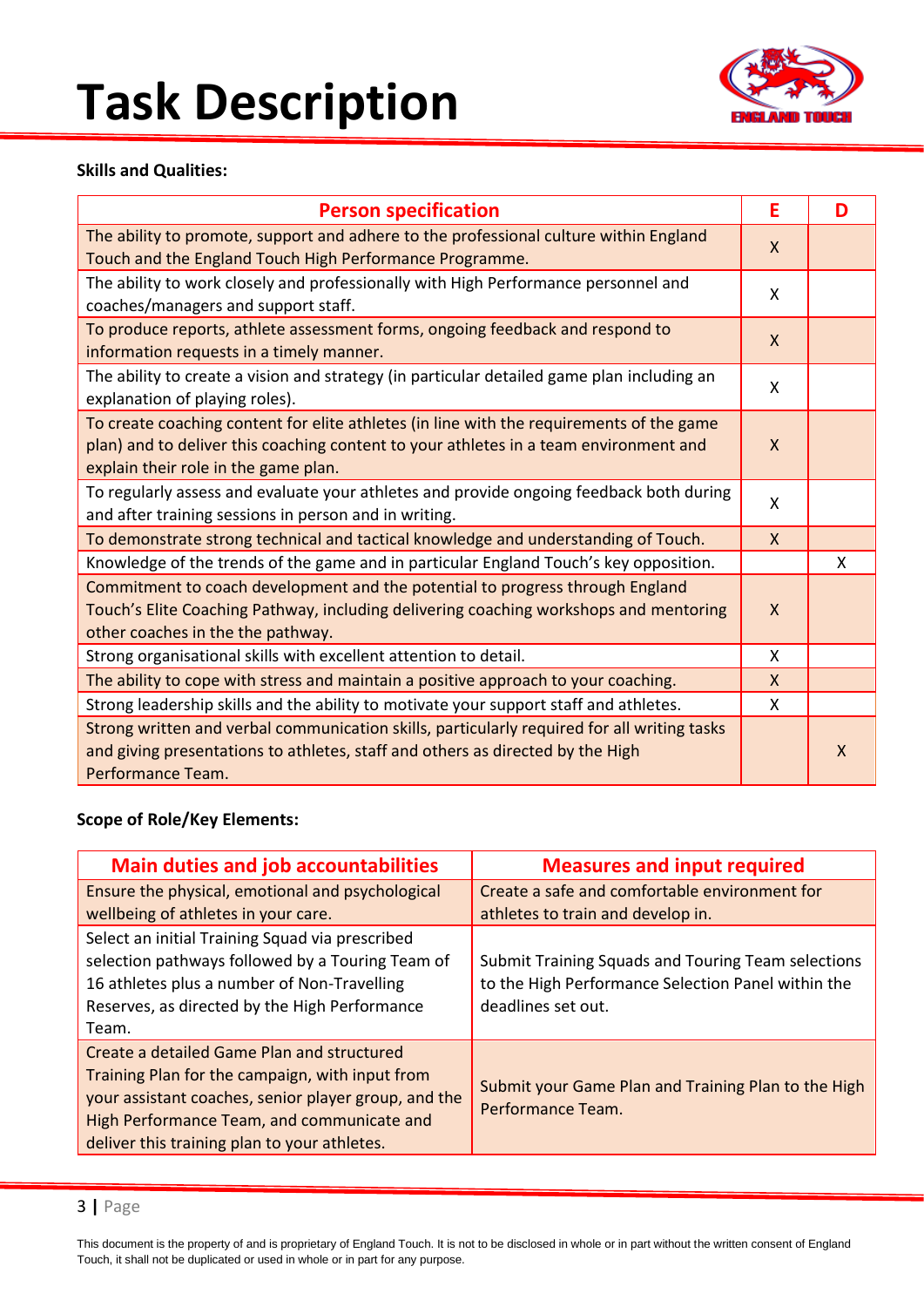

| <b>Main duties and job accountabilities</b>                                                                                                                                                                                            | <b>Measures and input required</b>                                                                                                                                                                                                                                                                                                                                                                                             |
|----------------------------------------------------------------------------------------------------------------------------------------------------------------------------------------------------------------------------------------|--------------------------------------------------------------------------------------------------------------------------------------------------------------------------------------------------------------------------------------------------------------------------------------------------------------------------------------------------------------------------------------------------------------------------------|
| Lead your staff and athletes in the establishment of<br>a positive and supportive high-performance<br>environment for their team.                                                                                                      | Agree clear goals/values/behaviours/expectations of<br>your athletes and staff and create your squad<br>mission statement and core values with assistance<br>from our Sports Psychologists.                                                                                                                                                                                                                                    |
| Prepare your athletes and staff for international<br>competition by ensuring clarity of game plan, on<br>and off field policies and expectations and<br>effectively timetabling athlete and staff<br>responsibilities during any Tour. | Produce a Tour Handbook for your athletes and staff<br>so that they are all aware of their timetable, roles<br>and responsibilities and expectations whilst on Tour.                                                                                                                                                                                                                                                           |
| Provide individual feedback - verbal and written -<br>to athletes.                                                                                                                                                                     | Use the athlete assessment form to highlight areas<br>where athletes need to improve and regularly<br>monitor and provide feedback on their performance<br>with these specific areas in mind.                                                                                                                                                                                                                                  |
| Communicate with media, parents, sponsors, and<br>any other stakeholders.                                                                                                                                                              | Ensure the correct information is effectively and<br>professionally communicated to our stakeholders.                                                                                                                                                                                                                                                                                                                          |
| Participate in coach development opportunities and<br>keep your knowledge of the game up to date.                                                                                                                                      | Attend the Continued Professional Development<br>sessions as High Performance Camps as provided by<br>the High Performance Team, as well as completing<br>self-directed study/development and analysing<br>footage of our key opponents.                                                                                                                                                                                       |
| Work closely with your assistant coach(es) and your<br>senior player group within your squad and regularly<br>update them on your plans and request their<br>feedback and input.                                                       | Mentor your Assistant Coach(es) and provide<br>development opportunities for them before, during<br>and after training sessions and competition.                                                                                                                                                                                                                                                                               |
| Abide by and promote sound ethics and England<br>Touch policies including undertaking such measures<br>to ensure protection of athletes under the age of 18                                                                            | Refer to the England Touch Association's Code of<br>Behaviour<br>http://www.englandtouch.org.uk/play/code-of-<br>behaviour/                                                                                                                                                                                                                                                                                                    |
| Manage and provide support to staff and other<br>personnel within the squad.                                                                                                                                                           | Ensure staff are briefed on the aims of each session<br>and the purpose of each activity and their role.                                                                                                                                                                                                                                                                                                                       |
| Motivate, support and manage your Team<br>Manager.                                                                                                                                                                                     | To ensure:<br>Clear, timely and appropriate communication<br>takes place - between athletes, team management<br>and the High Performance Team;<br>Athlete personal data and requirements for<br>camps and tours are provided to the Head of Elite<br>Logistics within given deadlines;<br>Kit and Training Camp/Tour payments are<br>tracked and processed in accordance with deadlines<br>set by the Head of Elite Logistics. |

#### 4 **|** Page

This document is the property of and is proprietary of England Touch. It is not to be disclosed in whole or in part without the written consent of England Touch, it shall not be duplicated or used in whole or in part for any purpose.